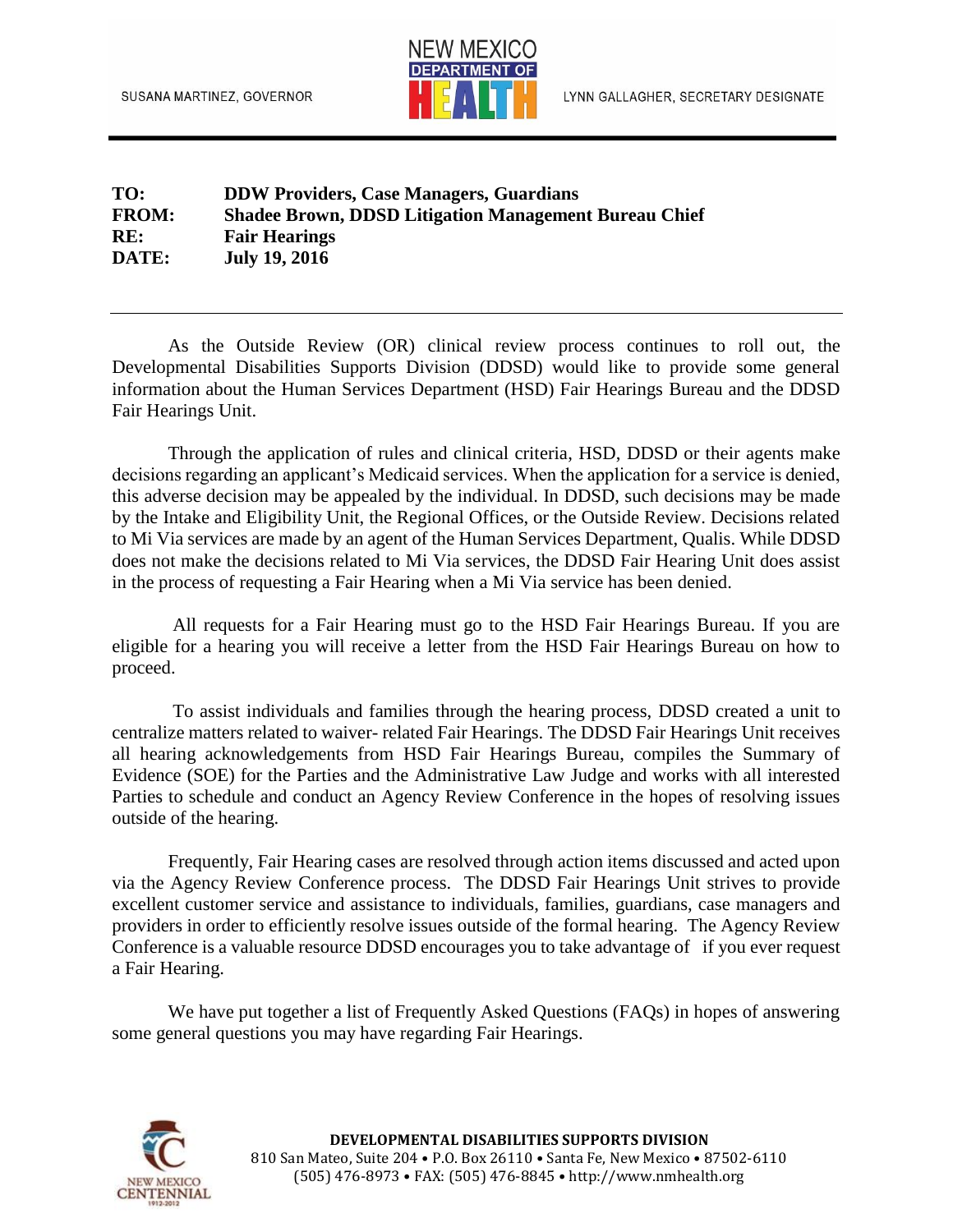### *1. What is a Fair Hearing?*

A fair hearing is a court or administrative hearing conducted so as to accord each party the due process rights required by applicable law.

- *2. Who can request a Fair Hearing?* An individual and/or their guardian has the right to request a Fair Hearing after an adverse decision has been rendered.
- *3. How do I request a Hearing?*

You or your legal guardian can request a hearing by contacting the HSD Fair Hearings Bureau at telephone number: (505) 476-6213 or (800) 432-6217, option 6. If you are a legal guardian, you will need to provide guardianship papers to the Fair Hearings Bureau.

# *4. What happens after I request a hearing?*

You will receive an acknowledgement from the HSD Fair Hearings Bureau informing you that the Bureau has received your request for a hearing. Shortly after you receive the acknowledgement, you will receive a scheduling notice which will provide you with the date and time of your hearing, the assigned Administrative Law Judge and the conference call in number.

# *5. When/Why does DDSD Fair Hearings Unit get involved?*

Shortly after you receive the acknowledgement for the hearing, the DDSD Fair Hearings Unit will attempt to make contact with you and your Case Manager to provide you with a Summary of Evidence and offer to schedule an Agency Review Conference.

# *6. What is an Agency Review Conference?*

An Agency Review Conference is an informal, telephonic meeting with the claimant, Case Manager, the individual(s) who rendered the adverse decision, and sometimes the provider associated with the service related to the decision to discuss possible actions which could result in a resolution outside of the Fair Hearing process. The DDSD Fair Hearings Unit coordinates and facilitates the Agency Review Conference and provides a summary outcome letter to inform all participants what was discussed as possible action items to help resolve the issue. It is important to note that the Agency Review Conference does not replace the Fair Hearing and your hearing will still proceed unless you provide written and verbal notice of your desire to withdraw your request to the HSD Fair Hearings Bureau. You can contact the HSD Fair Hearings Bureau at telephone number: (505) 476-6213 or (800) 432-6217, option 6 and they will provide you with information about where to send your written withdrawal.

#### *7. What happens if I receive an approval before my hearing?*

Many times, issues are resolved via actions taken outside of the formal hearing or Agency Review Conference. If you receive a full approval prior to your hearing date and wish to withdraw follow the steps in question 5 to withdraw your request for a hearing.

#### *8. What happens if we are unable to reach a resolution after having an Agency Review Conference?*

The Agency Review Conference does not replace the formal hearing therefore you are still entitled to your hearing and the HSD Administrative Law Judge will hear your case and issue a recommendation. The recommendation is sent to the Director of the HSD Medical Assistance Division, where a final decision is made. You may appeal the decision of the HSD Medical Director. Directions on how to proceed with such an appeal are included in the letter that will be send regarding the decision.

*9. If I request a hearing, will I still receive the services which have been denied?*